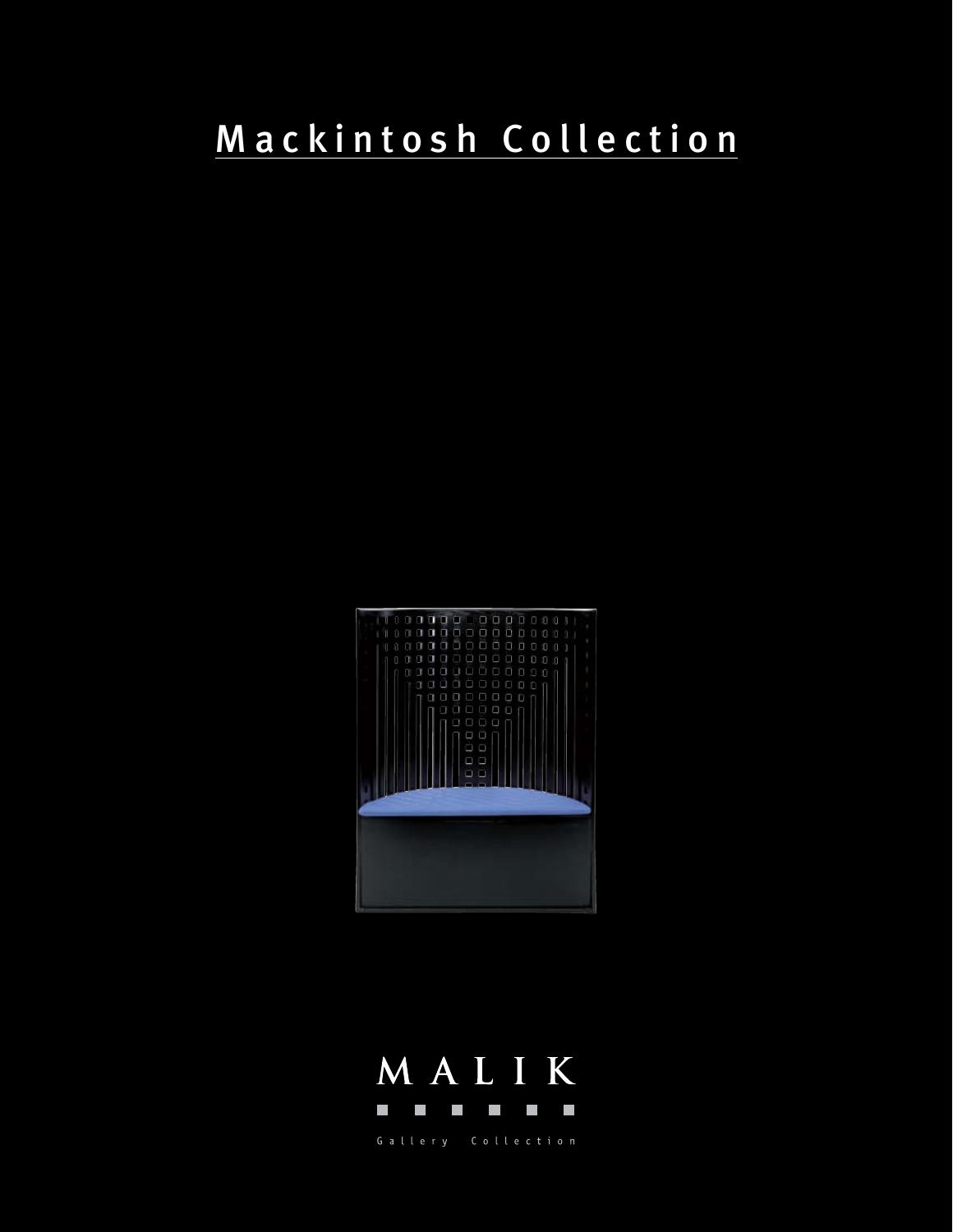



**Willow**

**MC-C-1201**

**H** 47" x **D** 16 1/4" x **W** 37"



**Ladderback MC-C-1202**

**H** 55 1/2" x **D** 15 1/2" x **W** 16 1/4" x **SH** 17"



**Argyle**

**MC-C-1203 H** 53 1/2" x **D** 18 1/4" x **W** 19" x **SH** 18"



**Argyle Carver**

**MC-C-1204** 

**H** 54 1/2" x **D** 18 1/2" x **W** 19" x **SH** 18"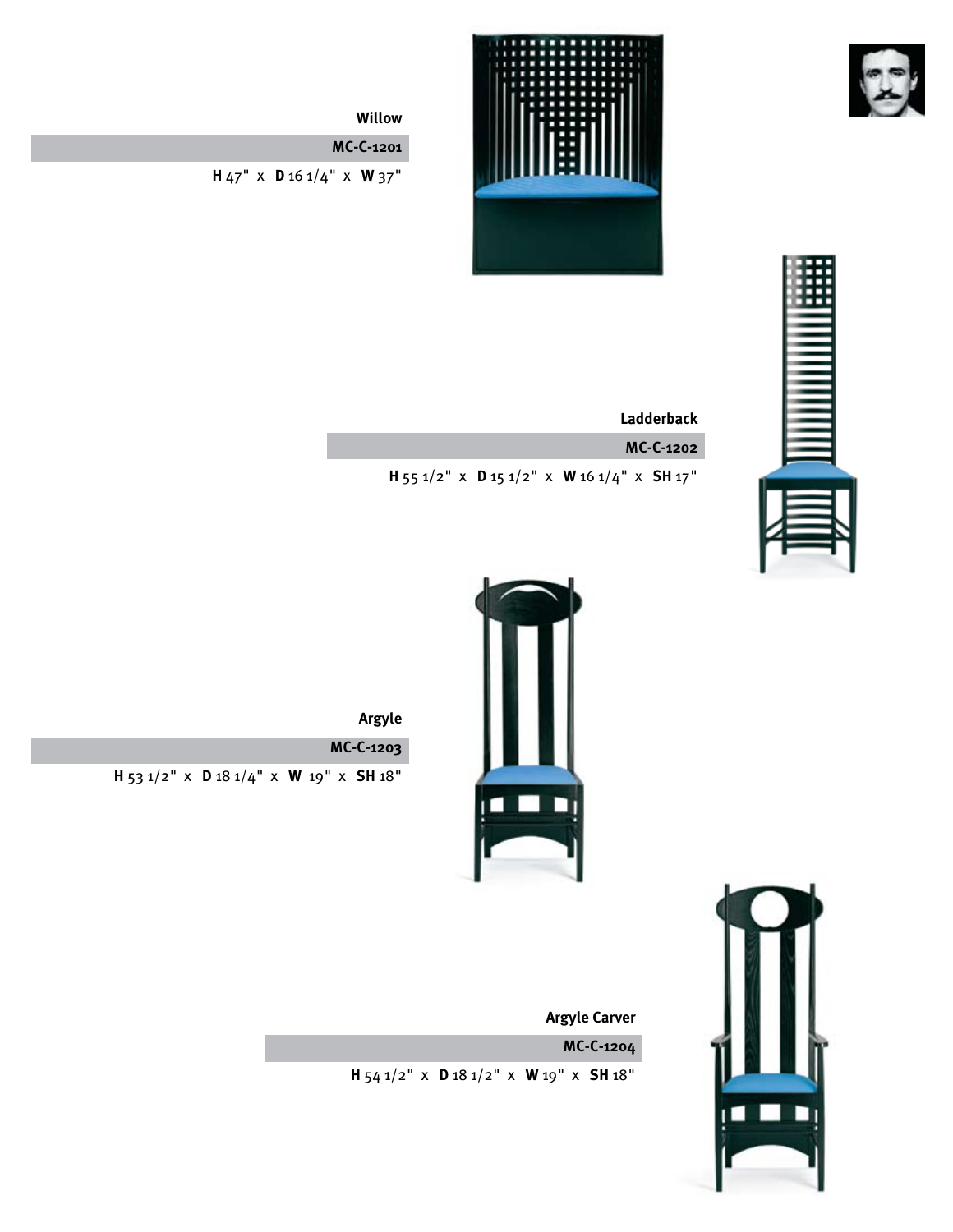## **Charles Rennie Mackintosh (1868-1928)**

Charles Rennie Mackintosh was born in Glasgow, Scotland in 1868. He was a skilled interior designer, painter and decorator who was renowned for his inventive interpretation of Art Nouveau. Much like the American Frank Lloyd Wright, Mackintosh's designs went beyond the architecture of a building, and included specific details and furnishings of the building. Though many of his designs gained popularity around the turn of the 20th century, it should be recognized that much of the designer's acclaim came after his death in 1928.



**Candida Side Chair**

**MC-C-1205** 

**H** 29 1/2" x **D** 17 3/4" x **W** 19 1/4" x **SH** 18"



**Candida Armchair**

**MC-C-1206** 

**H** 29 1/2" x **D** 17 3/4" x **W** 20 1/2" x **SH** 18"



**Highback Ingram**

**MC-C-1207** 

**H** 59" x **D** 17 3/4" x **W** 18 1 /2" x **SH** 17"